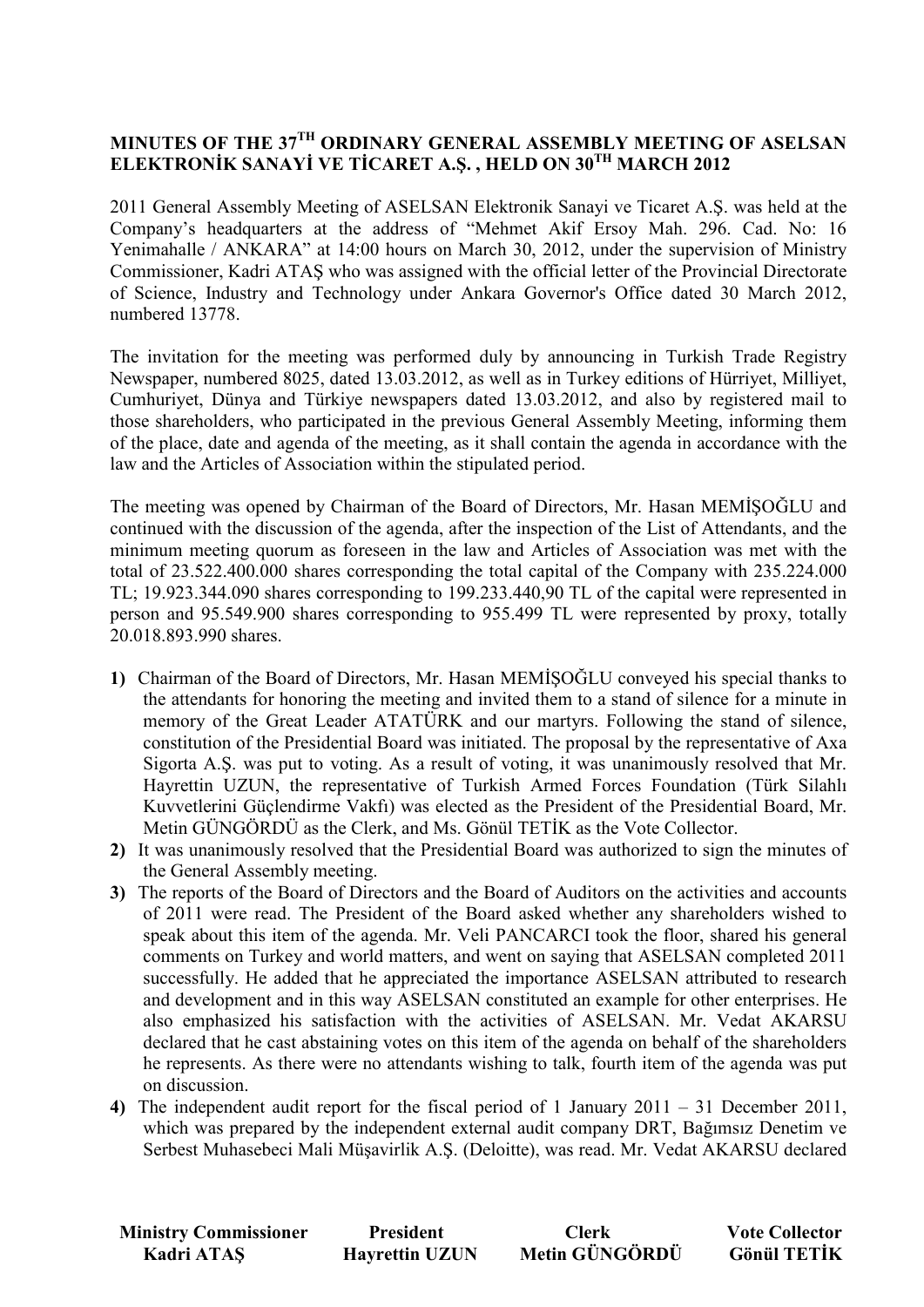that he cast abstaining votes on this item of the agenda on behalf of the shareholders he represents.

- **5)** The consolidated balance sheet and income statement in compliance with the Communiqué Serial:XI No:29, of the Capital Markets Board, and the statutory balance sheet and income statement in compliance with Turkish Generally Accepted Accounting Principles were read. President of the Board asked if there were any attendants wished to hold the floor. The President of the Board presented this item of the agenda to voting. As a result of voting, the balance sheet and income statement for the year 2011 were approved unanimously.
- **6)** The acquittal of each and every member of the Board of Directors and Board of Auditors concerning the operations and accounts of the year 2011 were put to voting separately. As a result of voting, the acquittal of the members of the Board of Directors was approved unanimously. The acquittal of the members of the Board of Auditors was also approved unanimously.
- **7)** The President asked the proposal for dividend distribution, which was included in 2011 annual report of the Board of Directors, to be read. The proposal for dividend distribution was put to voting. Accordingly;

| ASELSAN A.Ş. 2011 PROFIT DISTRIBUTION TABLE (TL)                                                           |                                                                              |                                                |  |
|------------------------------------------------------------------------------------------------------------|------------------------------------------------------------------------------|------------------------------------------------|--|
|                                                                                                            | <b>Distribution under</b><br>the Capital Markets<br><b>Board Regulations</b> | <b>Distribution under</b><br>the Legal Records |  |
| <b>Issued Capital</b>                                                                                      | 235.224.000,00                                                               | 235.224.000,00                                 |  |
| Total amount of First Legal Reserve, according to the<br>Legal Records                                     | 41.246.771,29                                                                | 41.246.771,29                                  |  |
| The information for the profit distribution in the case of privileges according to the Company Articles of |                                                                              |                                                |  |
| Incorporation                                                                                              |                                                                              |                                                |  |
| Profit for the Period                                                                                      | 160.755.145,00                                                               | 181.508.285,00                                 |  |
| Taxes Payable (-)                                                                                          | 0,00                                                                         | 0,00                                           |  |
| <b>NET PROFIT FOR THE PERIOD (=)</b>                                                                       | 160.755.145,00                                                               | 181.508.285,00                                 |  |
| Accumulated Loss (-)                                                                                       | 0,00                                                                         | 0,00                                           |  |
| First Legal Reserve (-)                                                                                    | 5.798.028,71                                                                 | 5.798.028,71                                   |  |
| NET DISTRIBUTABLE PROFIT FOR THE PERIOD (=)                                                                | 154.957.116,29                                                               | 175.710.256,29                                 |  |
| Donations Made throughout the Year (+)                                                                     | 39.737,00                                                                    |                                                |  |
| Net Distributable profit for the period, donations included in<br>dividend calculation                     | 154.996.853,29                                                               |                                                |  |
| <b>First Dividend to Shareholders</b>                                                                      | 46.456.740,00                                                                | 11.761.200,00                                  |  |
| - Cash                                                                                                     | 46.456.740,00                                                                | 11.761.200,00                                  |  |
| - Non paid-up share                                                                                        | 0,00                                                                         | 0,00                                           |  |
| - Total                                                                                                    | 46.456.740,00                                                                | 11.761.200,00                                  |  |
| Dividends distributed to Preferred Shareholders                                                            | 0,00                                                                         | 0,00                                           |  |
| Dividends distributed to members of the Board of Directors,<br>employees, etc.                             | 0,00                                                                         | 0,00                                           |  |
| Dividends distributed to Holders of Usufruct Right Certificates                                            | 0,00                                                                         | 0,00                                           |  |
| Second Dividend to Shareholders                                                                            | 0,00                                                                         | 34.695.540,00                                  |  |
| <b>Second Legal Reserve</b>                                                                                | 3.469.554,00                                                                 | 3.469.554,00                                   |  |
| <b>Statutory Reserve</b>                                                                                   | 0,00                                                                         | 0,00                                           |  |
| <b>Special Reserve</b>                                                                                     | 0,00                                                                         | 0,00                                           |  |
| <b>EXTRAORDINARY RESERVE</b>                                                                               | 105.030.822,29                                                               | 125.783.962,29                                 |  |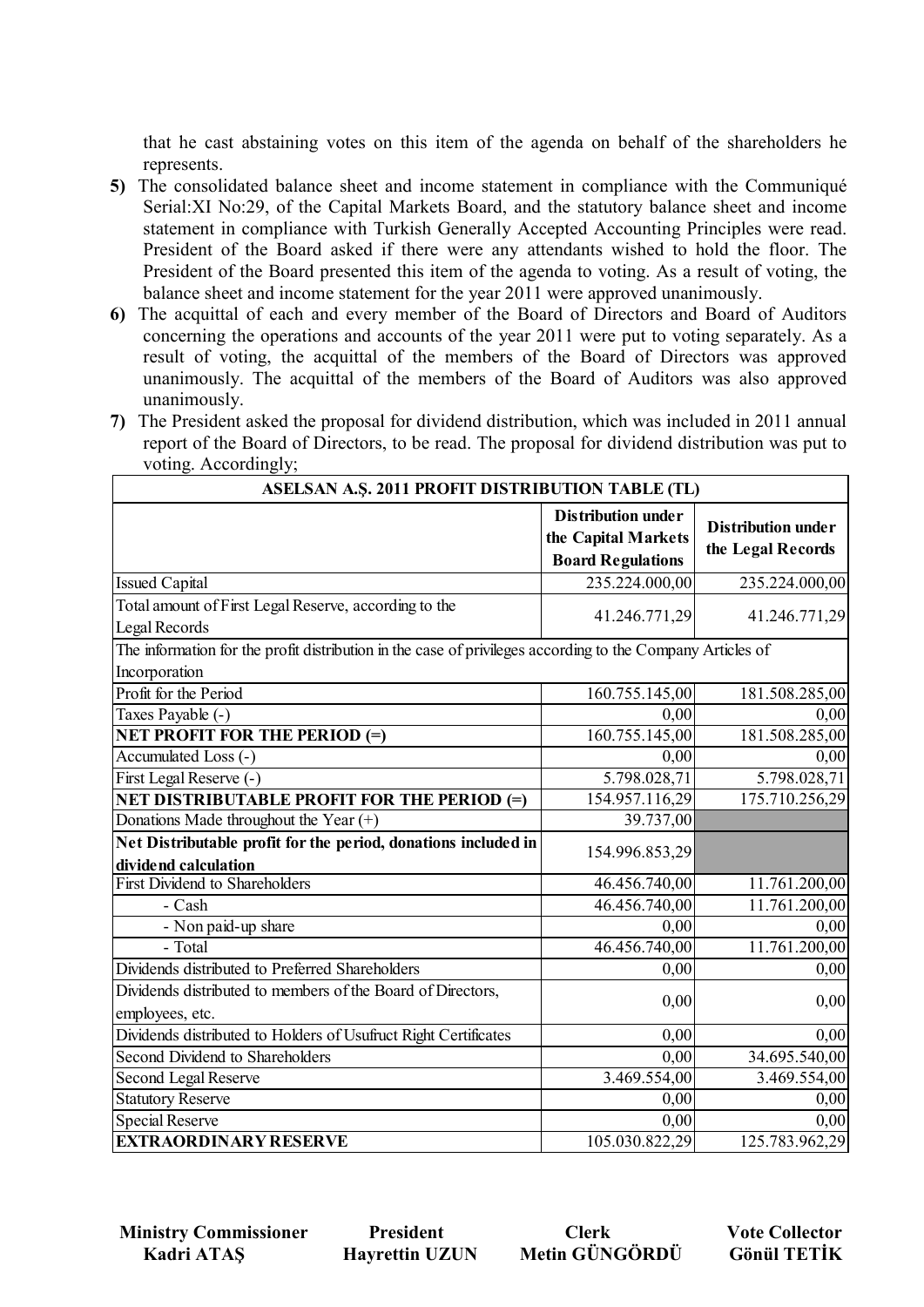As presented in the table above, it was unanimously resolved that out of the net profit for the period that is generated by our company from its 2011 activities;

- − In accordance with Article 466/I of the Turkish Commercial Code, First Legal Reserves amounting to TL 5.798.028,71 shall be set aside.
- − Out of the net distributable profit to the shareholders for the period, calculated within the framework of the profit distribution regulations and decisions of the Capital Markets Board, shall be distributed as gross, TL 46.456.740 (TL 0,1975 per share of TL 1 and 19,75% on the basis of the capital) (net TL 39.488.229 – TL 0,167875 per share of TL 1 and 16,7875% on the basis of the capital) in the form of cash,
- − In accordance with the Turkish Commercial Code, Second Legal Reserves amounting to TL 3.469.554 shall be set aside,
- The remaining profit shall be set aside as Extraordinary Legal Reserves

and distribution of the dividends to the shareholders shall begin on May 31, 2012.

**8)** The Board of Directors' statement regarding the dividend distribution policy for the year 2012 and following years was read. Mr. Vedat AKARSU declared that he cast abstaining votes on this item of the agenda on behalf of the shareholders he represents. The dividend distribution policy that has been presented to shareholders' information is as follows:

"The amount of dividends shall be calculated by – taking into consideration the pertinent legislation, the provisions of the articles of association, the equity capital ratio of the company, the sustainable growth rate, market value and cash flows – as the distributable profit by referring to the annual profit that is indicated in the financial statements of the company, which had been prepared according to the laws and regulations (after subtracting there from the reserves that had to be set aside according to the law, tax, funds, financial liabilities and the losses from previous years). Then, the Board of Directors will prepare its recommendation on the way such dividends would be distributed, i.e. as cash on the set dates, or as bonus shares that represent the profit which would have been added to the capital, and submit it to the approval of the General Assembly.

There are no privileges in the company regarding entitlement to the company's profit."

**9)** The President had the new versions of the Articles 6, 8, 11, 13, 20 and 21 of the Company's Articles of Association, as approved by Capital Markets Board and by Ministry of Customs and Trade, read in the meeting and put them to voting. As a result of voting, the new versions of Articles 6, 8, 11, 13, 20 and 21 of the Company's Articles of Association, which are presented below, were unanimously approved.

### **SECTION II**

## **CAPITAL OF THE COMPANY, EQUITY SHARES AND THE PAYMENT METHOD Registered Capital of the Company:**

**Article 6-** The Company has accepted the registered capital system in accordance with the provisions of the law no 2499 and this system has gone into effect with the permission no 151 of the Capital Markets Board, dated 07.03.1991. The registered capital ceiling of the Company shall be 500.000.000,-TL (fivehundredmillion TL) and shall be divided into 50.000.000.000 (fiftybillion) shares, each having a nominal value of 1 kuruş.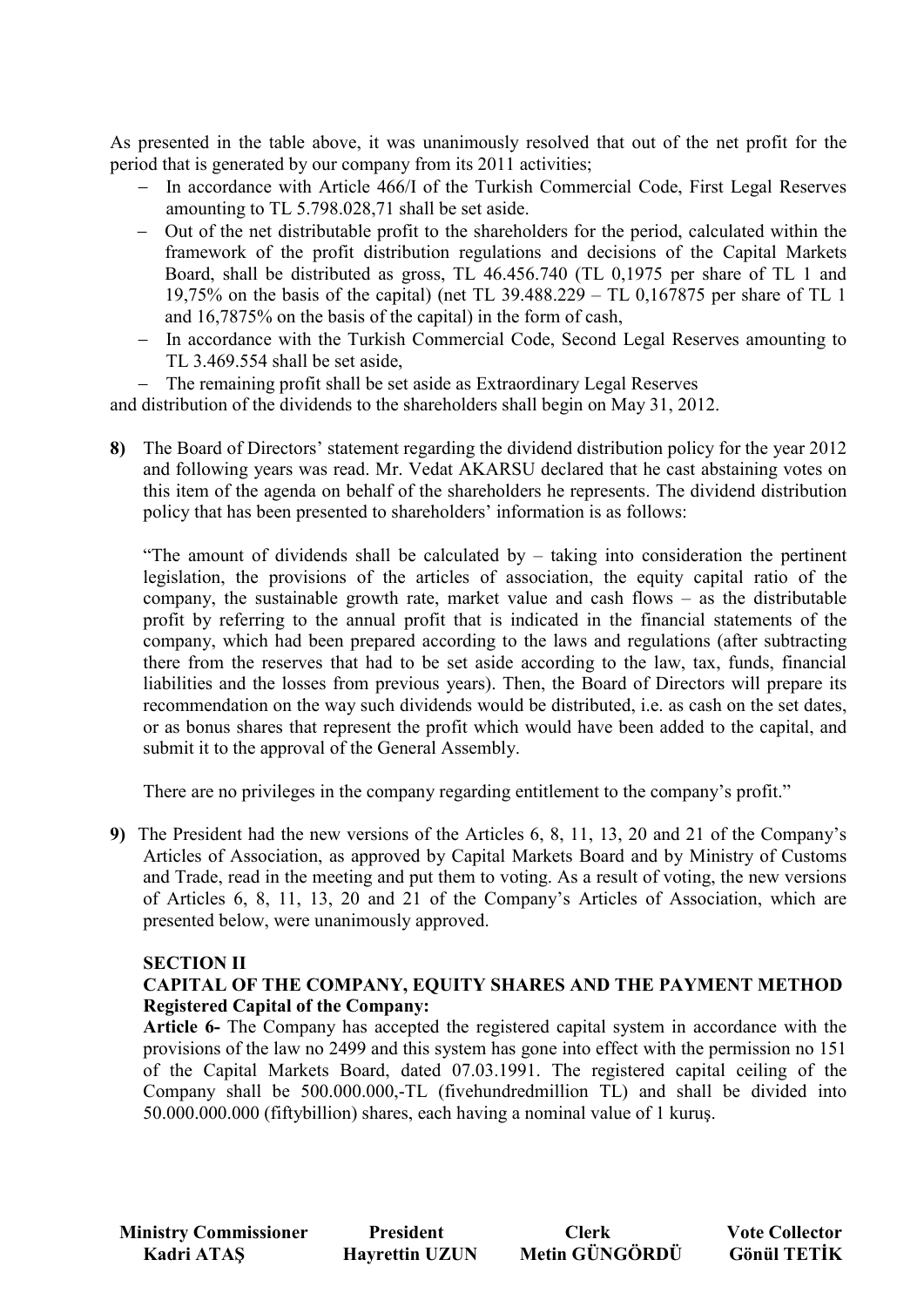The registered capital ceiling permission granted by the Capital Markets Board shall be valid between 2008 - 2012 (5 years). Even if the allowed registered capital ceiling is not reached at the end of 2012, it shall be obligatory for the Board of Directors to receive authorization for a new term from the General Assembly, by way of obtaining permission for the previously allowed ceiling or a new ceiling value from the Capital Markets Board, In the event that the authorization in question is not received, the company shall be regarded as having withdrawn from the registered capital system.

The issued capital of the Company shall be 235.224.000,-TL (Twohundredandthirtyfive milliontwohundredandtwentyfourthousand TL), and shall be divided into 23.522.400.000 (Twentythreebillionfivehundredandtwentytwomillionfourhundredthousand) shares, each having a nominal value of 1 kurus. 10.312.645,71 TL of the issued capital of the Company has been paid in cash; 145.220.570,-TL has been covered by the profit shares that are added to the capital and are distributed to the shareholders based on their shares, 14.710.154,29 TL has been covered by adding the Revaluation Fund to the capital in accordance with the repeated Article 298 of the Turkish Tax Legislation no 213,64.980.630,- TL has been covered by the favorable balance of capital adjustment (Equity Capital Inflation Adjustment Balance). The issued capital has been divided into the following shares.

| All shares shall be registered in the name of the shareholder. |  |
|----------------------------------------------------------------|--|
|----------------------------------------------------------------|--|

| Share<br>Group | Nominal<br>Value of<br>Each<br>Share | Number of Shares           | Amount<br>(TL) | To the Name or to the<br>Bearer |
|----------------|--------------------------------------|----------------------------|----------------|---------------------------------|
| Group A        | $1 \mathrm{kr}$                      | 14.241.744.000 142.417.440 |                | To the name                     |
| Group B        | $1 \mathrm{kr}$                      | 9.280.656.000              | 92.806.560     | To the name                     |
| <b>TOTAL</b>   |                                      | 23.522.400.000 235.224.000 |                |                                 |

The Board of Directors shall be authorized to increase the issued capital, when it deems necessary, in accordance with the provisions of the Capital Market Law, between 2008-2012 by issuing shares to the name up to the registered capital ceiling.

Moreover, the Board of Directors shall be authorized in the matters of issuing shares above the preferred or nominal values.

Group A shares are preferred registered shares. When new shares are to be issued, the rate of Group A registered shares in the issued capital shall be maintained. In the event that reserves are added to the capital, the issued shares equal to the amount of added amount shall be distributed to the shareholders in proportion to their shares.

Group A shares shall not be sold or transferred without the consent of the Board of Directors; in the event that these shares are transferred or sold to third parties partially or completely

| <b>Ministry Commissioner</b> | <b>President</b>      | <b>Clerk</b>   | <b>Vote Collector</b> |
|------------------------------|-----------------------|----------------|-----------------------|
| Kadri ATAŞ                   | <b>Hayrettin UZUN</b> | Metin GÜNGÖRDÜ | <b>Gönül TETİK</b>    |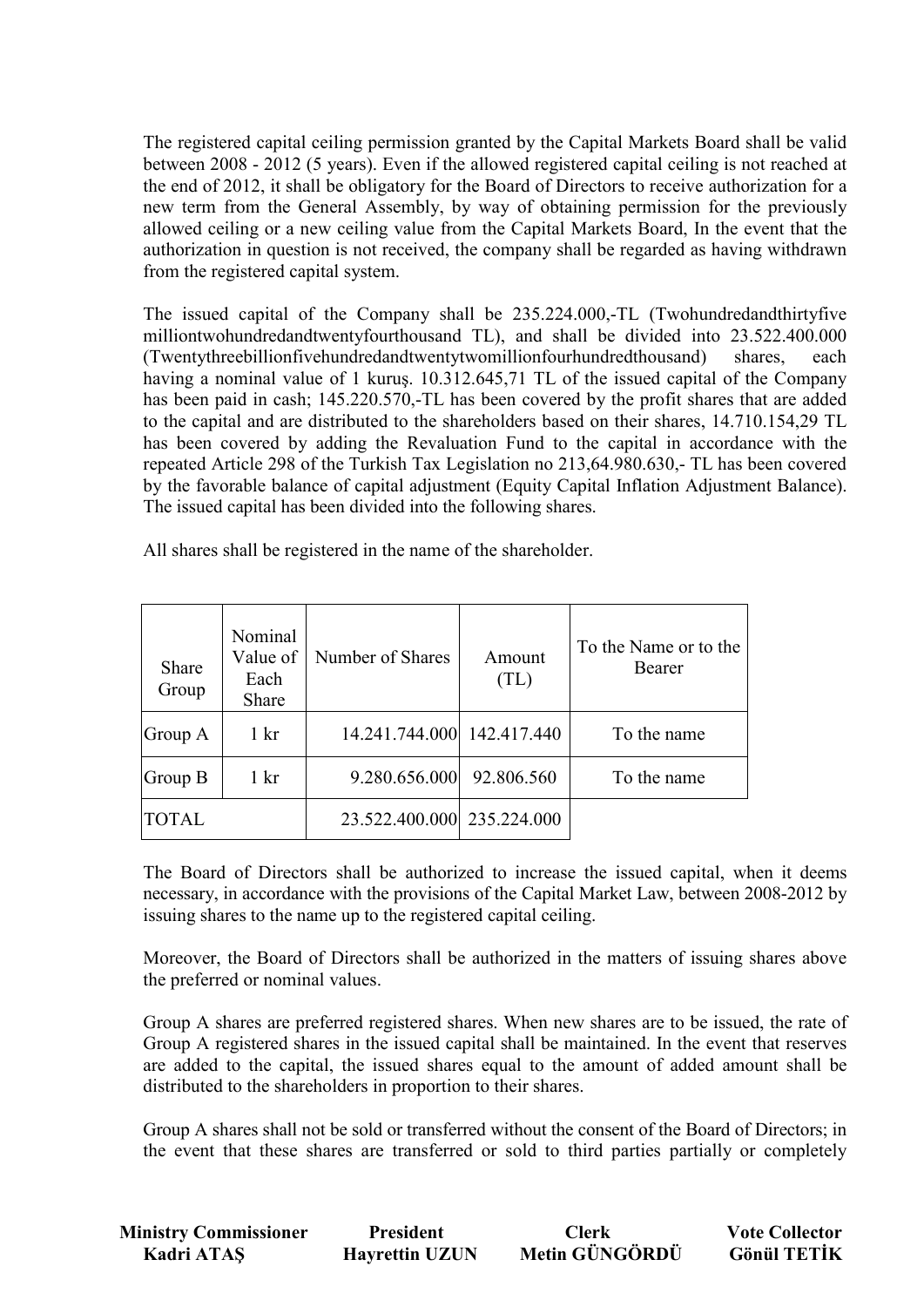without the consent of the Board of Directors, the Board of Directors shall be able to abstain from recording this sale in the records without stating a reason.

The right of priority possessed by the shareholders in capital increases in accordance with Article 394 of the Turkish Commercial Code shall be exercised within their own groups. The Group A shares remaining after the rights of priority have been exercised shall be offered to other Group A shareholders; in the event that there are shares which are not sold after this process, the remaining shares can be sold to non-Group A shareholders or real or legal persons who will become new shareholders. In this case, the Board of Directors shall not be able to abstain from the sale to the new Group A shareholders in the records.

While the nominal value of the equity shares was 1.000 TL, it was changed to 1 New Kurus within the scope of the law on making amendments to the Turkish Commercial Code No: 5274. The total number of shares have decreased as a result of this change and 1 share, having a value of 1 New Kuruş, is given in exchange for 10 shares, each having a value of 1.000 TL. The rights of the shareholders arising from the shares they possess with regard to the change in question shall be reserved.

This time, since it was ruled by the decree of the Council of Ministers dated 04.04.2007 that the expression "New" would be removed from New Turkish Lira and New Kuruş as of 01.01.2009; the expressions "New" regarding the currency unit in this article have been removed from the Articles of Association.

The shares representing the capital shall be monitored within the framework of the dematerialization principles

## **SECTION III BOARD OF DIRECTORS, ITS TERM IN OFFICE, AND CONDITIONS FOR ELECTION OF ITS MEMBERS, ITS MEETINGS, DUTIES AND POWERS Board of Directors:**

**Article 8-** The affairs and management of the Company shall be carried out by the Board of Directors comprising a total of 9 members, of which 6 members shall be elected among the Group A preferred shareholders or the candidates nominated by them as per the provisions of the Turkish Commercial Code and of which 3 independent members shall be elected under the stipulations of the Capital Markets Board.

The Board of Directors can elect one or two of its members as executive members.

The provisions of the Turkish Commercial Code is applied for the duty period of the members of the Board of Directors, which shall be elected from among the holders of Group A privileged shares or from among the candidates to be nominated by them.

The criteria for and election, duty period, working principles and duty areas of the independent members of the Board of Directors and similar issues in connection therewith are determined by adherence to the provisions of the Turkish Commercial Code, Capital Market Law, regulations of the Capital Markets Board in connection with corporate governance and other relevant legislation.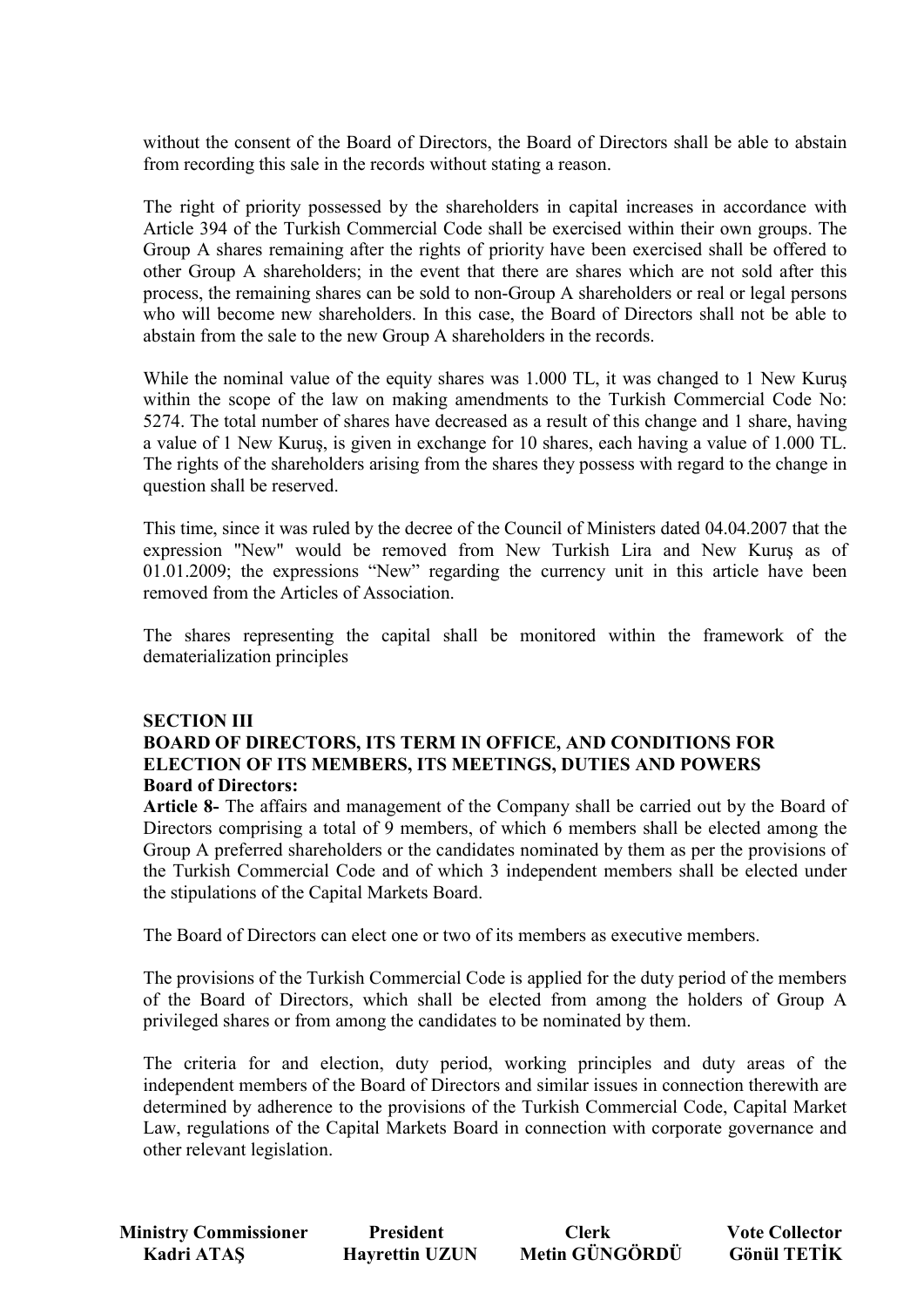In the event that there is a vacant seat, the Board of Directors shall temporarily elect one person who complies with the conditions of being a member, and shall submit the person for the approval of the first General Assembly to convene. The member who is elected in this manner shall serve until the General Assembly Meeting. The regulations of the Capital Markets Board are applicable, in connection with an independent member of the Board of Directors falling vacant.

#### **Quorum of Meetings and Decision Making:**

**Article 11-** The Board of Directors shall convene with the majority of the number of the members. The decisions shall be taken by the majority votes of those present. In the event that there are equal votes in the voting process, the matter shall be postponed until the following meeting. Moreover, in the event that there are equal votes on the same subject in the subsequent meeting, the motion shall be regarded as rejected. The decisions that are made shall be registered in the Board of Directors decision book and shall be signed by the members.

The provisions of the Turkish Commercial Code, Capital Market Law, regulations of the Capital Markets Board in connection with corporate governance and other relevant legislation are taken into account for the meeting and decision making quorums for the Board of Directors as well as for any such members of the Board of Directors assuming duties and positions outside the Company. Any acts concluded and any resolutions adopted by the Board of Directors without complying with the Corporate Governance Principles, which are made obligatory to apply by the Capital Markets Board, are invalid and considered as in contrary to the articles of association.

#### **Duties and Powers of the Board of Directors:**

**Article 13-** The Board of Directors shall have extensive authority in managing the Company after the General Assembly and shall decide on all matters which do not require a resolution to be obtained from the General Assembly. It shall have the authority to determine and control all commercial activities and all policies which concern the affiliates; the opinion of the Turkish Armed Forces Foundation shall be received before making decisions with regard to undertaking in amounts that exceed 20% of the total assets based on each transaction and / or in total in that year according to the latest published balance sheet of the company, and in matters which put the company under heavy obligations such as undertaking new projects, financial and / or commercial borrowing, and having new fixed assets. The Board of Directors shall perform its duty in accordance with the "Board of Directors Operation Regulation". The Board of Directors shall have the following duties and authorities and it shall be able to conduct preliminary studies and make decisions on matters for which it has transferred its duties and, authorities

a) Administering the decisions made by the General Assembly,

b) Calling the General Assembly for ordinary and extraordinary meetings in accordance with the provisions of this contract herein and the Turkish Commercial Code, setting up the agenda,

c) Performing the legal representation authority,

d) Making motions to the General Assembly with regard to all kinds of changes foreseen in the Articles of Association and adding new articles,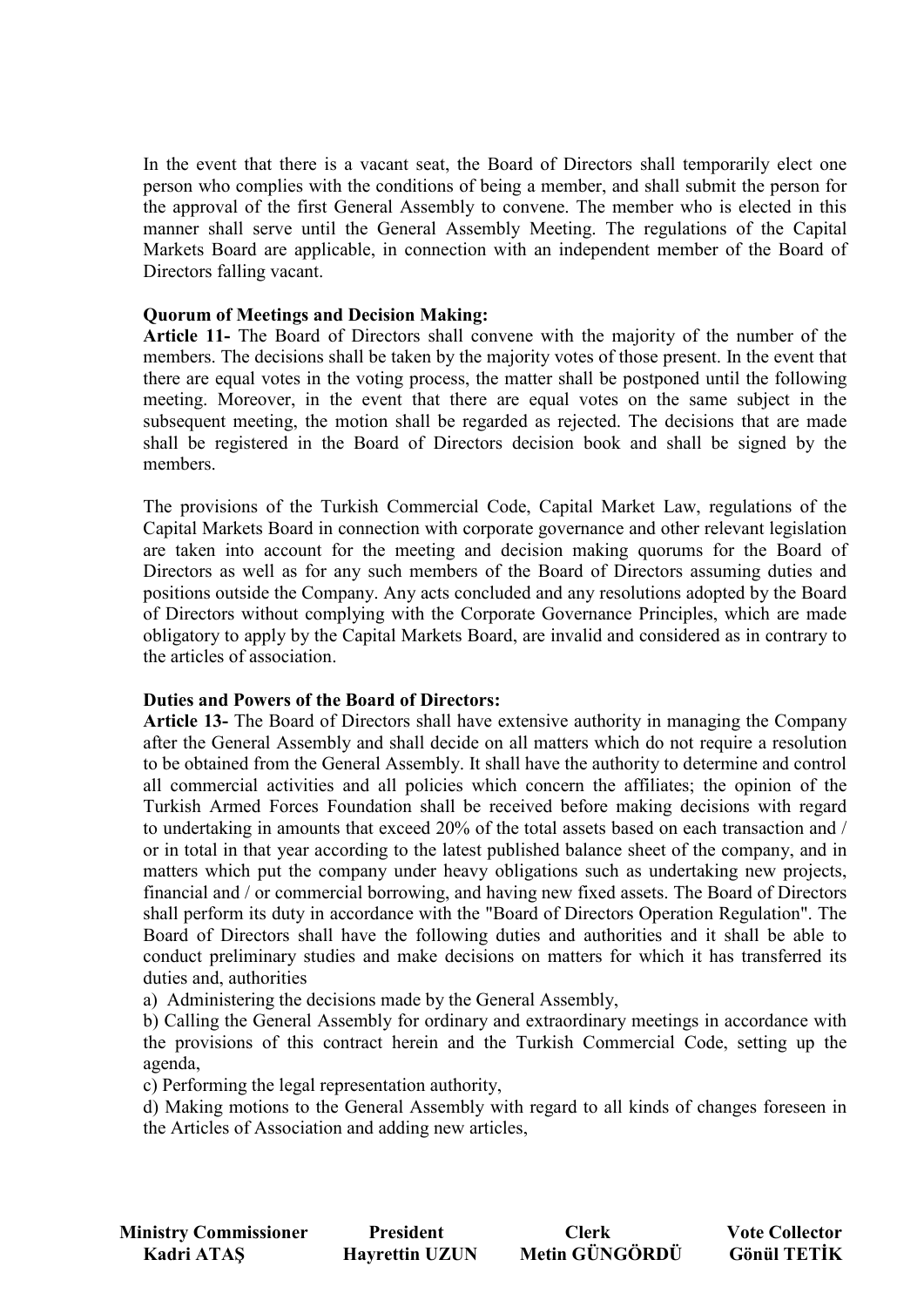e) Ensuring that the books which are required to be kept by the law are done so accordingly and arranging the annual balance sheet, profit and loss accounts,

f) Determining the strategic plans, annual budget, work, project and production programmes and organization plans, controlling their implementation, checking whether the works performed comply with the laws, by-laws and regulations and changing them when necessary, g) Ensuring that the general regulations regarding the management of the Company are

prepared (such as purchase, sales, personnel and so forth),

h) Preparing an annual report which shows the commercial and financial standing of the company at the end of each fiscal period and the summary and results of the works performed in that period, and submitting it for the examination of the General Assembly and the Auditors,

i) Making a motion to the General Assembly with regard to the mode of distribution of the net profit of the company, calculating and using the legal and extraordinary reserves,

j) Determining the type, time and conditions of all kinds of activities within the area of concern of the company, ratifying approval in matters regarding execution,

k) Determining the permanent staff of the company, the wages and other rights of the personnel who are excluded from the staff and wage system; their scale of fees within the staff and wage system; in accordance with the principals of Turkish Armed Forces Foundation with regard to determining the wages of the Shareholding and Subsidiary personnel,

l) With regard to the appointment and dismissal of personnel;

(1) Assigning and dismissing the General Manager of the Company,

(2) Carrying out the matters of assigning and dismissing the other personnel within the principals mentioned in the Personnel Guideline. Recruiting personnel for the Company in accordance with the Personnel Selection and Examinations Guideline which includes examination and evaluation principles based on objective criteria,

(3) Designating the staff of senior executives such as General Manager, Deputy General Manager, Group Chairman, Coordinator, Consultant (Advisor), Director and so forth and signing the labor contract which provide privileges apart from the Labor Law provisions to the people who are assigned to these positions and the other people. (The Board of Directors shall not be able to transfer these rights to one or several of the Board of Directors Members, General Manager or other people.)

m) Establishing pledges and mortgages on the general property and receivables of the Company,

Provided however that the regulations of the Capital Markets Board regarding corporate governance are taken into account in any transactions in connection with such guarantees, pledges and mortgages involving dealings with and in favor of such parties and third persons associated with the Company in terms of implementation of the Corporate Governance Principles.

n) Determining and approving the conditions of the relationships with the Banks and other credit institutions,

o) Reconciling, discharging and arbitrating,

p) Issuing bonds and other securities in accordance with the Capital Market Law and Legislation,

r) Appointing the Independent Auditing Institution in accordance with the Capital Market Law Article 16,

s) Managing the principals of purchase, sale and other transactions regarding the securities of the Company,

| <b>Ministry Commissioner</b> | <b>President</b>      | <b>Clerk</b>   | <b>Vote Collector</b> |
|------------------------------|-----------------------|----------------|-----------------------|
| Kadri ATAŞ                   | <b>Hayrettin UZUN</b> | Metin GÜNGÖRDÜ | <b>Gönül TETİK</b>    |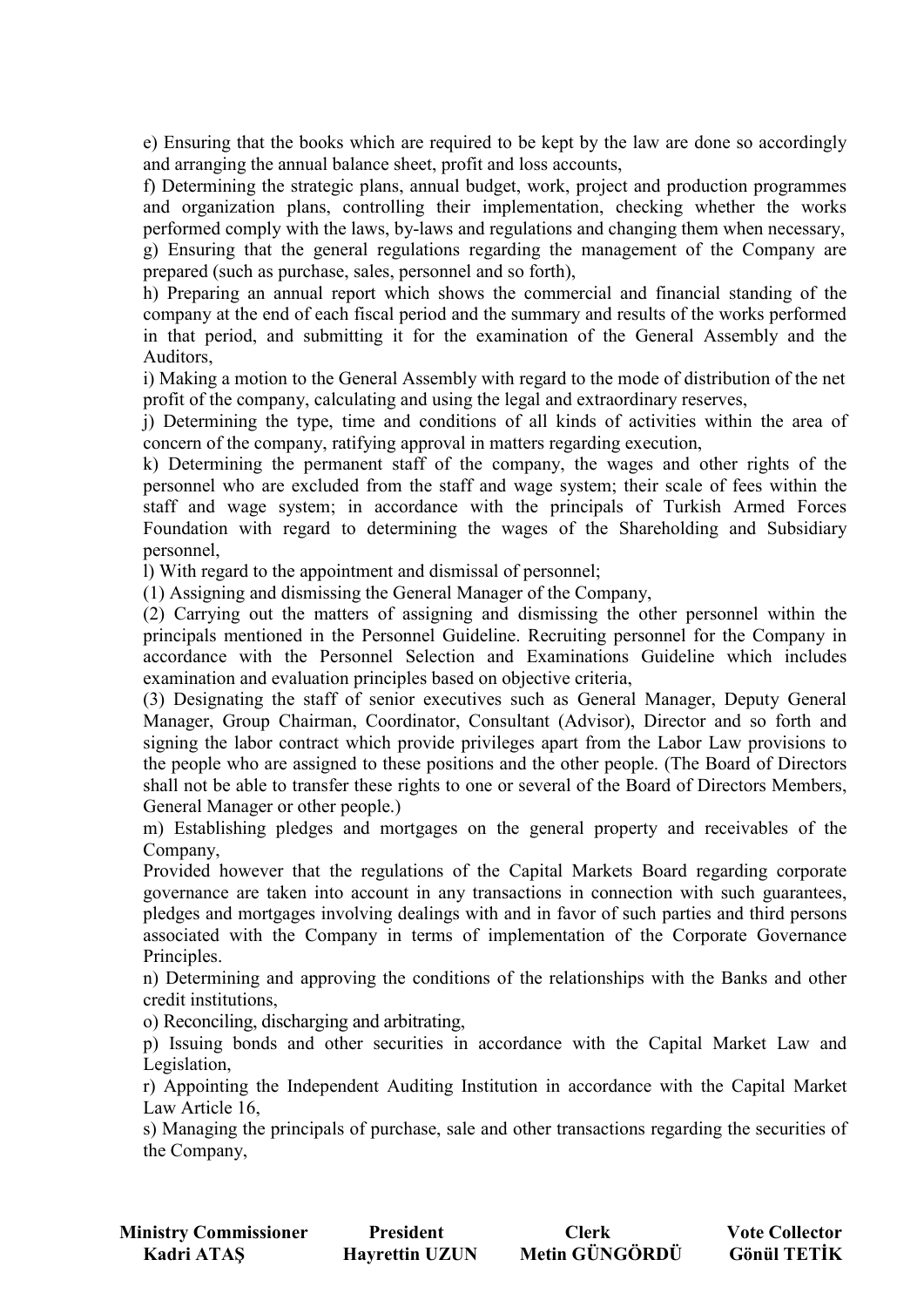t) Making decisions on matters such as purchasing, selling, renting and leasing real-estates for the Company,

u) Granting approval on the matter of operating under other brands,

v) Examining and granting approval for business transactions including any agreement which might be signed with another company or the shareholders of another company or the associated companies,

y) Deciding on matters such as founding companies or becoming a partner to a company, buying or transferring the shares in the Company, opening representative offices in foreign countries and so forth after receiving the qualified opinion of the Turkish Armed Forces Foundation. (Obtaining the equity shares which are quoted to domestic and foreign stock exchanges temporarily for generating income of profit, shall be excluded from the scope of this provision.)

z) For the implementation of the Corporate Governance Principles, the regulations of the Capital Market Law are taken into account for material transactions.

### **SECTION V**

## **ORDINARY AND EXTRAORDINARY MEETINGS, QUORUM, PLACE OF MEETING, COMMISSIONER, REPRESENTATIVE, RIGHT TO VOTE Quorum of Meeting and Decision Making:**

**Article 20-** The Ordinary and Extraordinary General Assembly meetings and the quorum in these meetings shall be subject to the relevant provisions of the Turkish Commercial Code and the regulations of the Capital Markets Board.

### **Quorum in Special Circumstances:**

**Article 21-** In the Extraordinary General Assembly meetings that will convene for amendments of the articles of association, depending on the type and quality of the matters to be discussed and resolved, the relevant provisions of the Turkish Commercial Code and the regulations of the Capital Markets Board shall be applied.

- **10)** With respect to the election of the members of the Board of Directors; the proposal submitted by the representative of the Turkish Armed Forces Foundation was read. As a result of voting, it was unanimously resolved that among the members of the Board of Directors serving as representators of the Turkish Armed Forces Foundation, which is the Group A privileged shareholder under Article 8 of the Articles of Association, Mr. Hasan MEMISOGLU and Mr. Erhan AKPORAY shall continue their term of office for a period of 2 years, and Mr. Necmettin BAYKUL, Mr. Birol ERDEM, Mr. Osman Kapani AKTAŞ and Mr. Ahmet ŞENOL shall continue their term of office for a period of 1 year. It was proceeded with voting of the Independent Board Member Candidates as proposed by the Board of Directors as required by the Corporate Governance Principles. Of the candidates, Prof. Dr. Halil SARIASLAN received 20.018.893.990 votes, Assoc. Prof. Dr. Zeynep ONAY received 20.018.893.990 votes, Enver GERÇEK received 95.549.000 votes, Cumhur Sait Şahin TULGA received 20.018.893.990 votes, and Prof. Dr. Dursun Ali ERCAN received 80.744.600 votes. Accordingly, Prof. Dr. Halil SARIASLAN, Assoc. Prof. Dr. Zeynep ONAY and Cumhur Sait Şahin TULGA, who received the highest number of the votes, were elected to serve as the Independent Members of the Board of Directors, each for a period of 1 year.
- **11)** The briefing letter by the Board of Directors regarding the donations made, the guarantees, pledges and liens given in favor of third parties, and the related interests and incomes gained in 2011 was read. Accordingly, a total of 39.737,- TL donation was made by ASELSAN in

| <b>Ministry Commissioner</b> | <b>President</b>      | <b>Clerk</b>   | <b>Vote Collector</b> |
|------------------------------|-----------------------|----------------|-----------------------|
| Kadri ATAŞ                   | <b>Hayrettin UZUN</b> | Metin GÜNGÖRDÜ | <b>Gönül TETİK</b>    |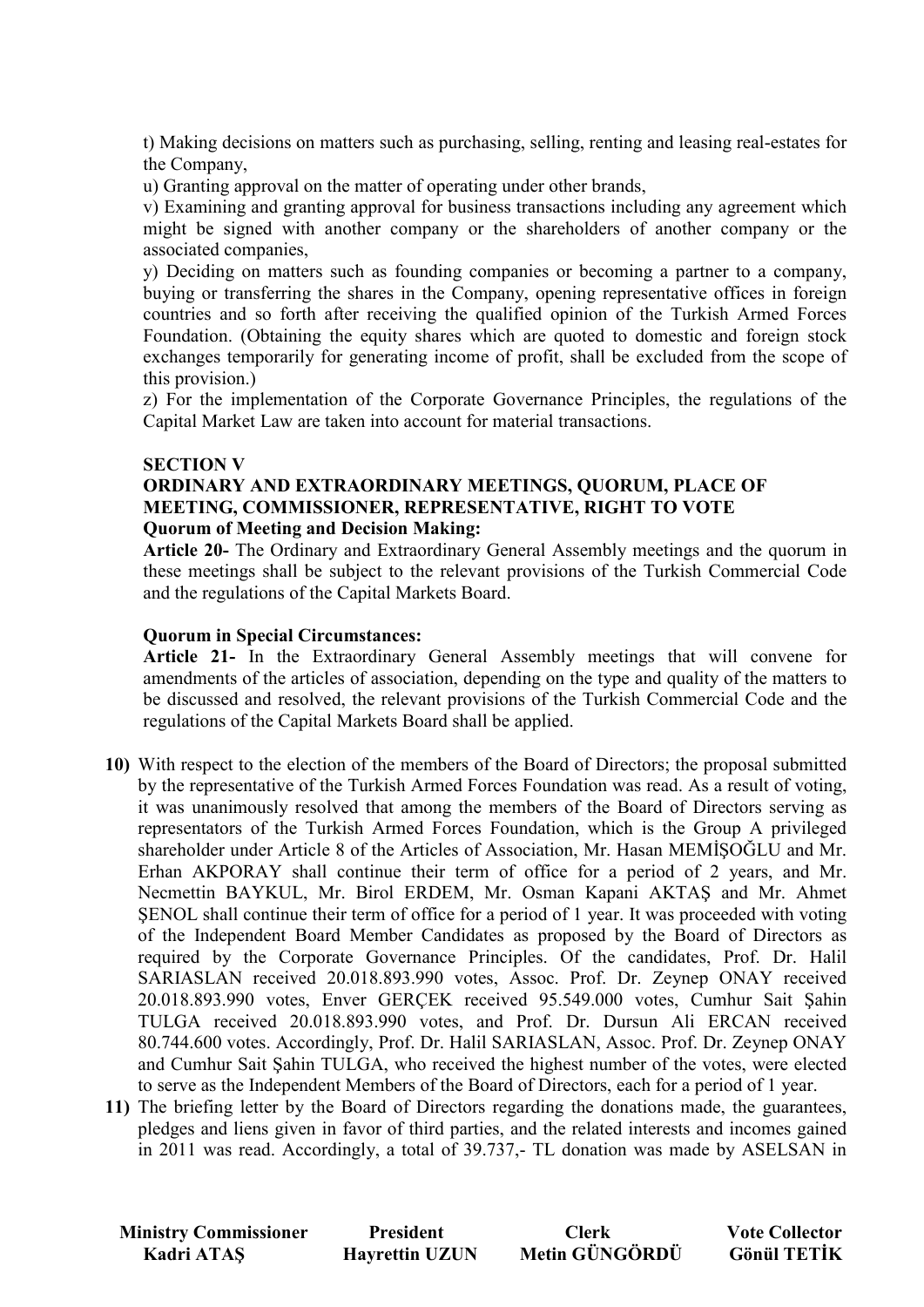2011, which is distributed as follows: 3.433,- TL to Beynam Primary School, 10.000,- TL to ITÜ Faculty of Aeronautics and Astronautics, 21.004.- TL to TAF Rehabilitation and Care Center, and 5.300,- TL by MIKES to SASAD Association. It was stated that there were not any guarantees, pledges and liens given in favor of third parties and any relevant interests and incomes gained in 2011. Mr. Vedat AKARSU declared that he cast abstaining votes on this item of the agenda on behalf of the shareholders he represents.

- **12)** The briefing letter by the Board of Directors regarding the authorization of the controlling shareholders, members of the Board of Directors, top executives, and spouse and second degree blood and affinity relatives of those to enter into transactions which may cause conflict of interest with the company or its subsidiaries and to compete with the company was read. The shareholders were informed that the controlling shareholders, members of the Board of Directors, top executives, and spouse and second degree blood and affinity relatives of those were not authorized to enter into transactions which may cause conflict of interest with the company or its subsidiaries and to compete with the company.
- **13)** The briefing letter of the Board of Directors regarding submission of information about the Disclosure Policy required by Corporate Governance Principles was read. Mr. Vedat AKARSU declared that he cast abstaining votes on this item of the agenda on behalf of the shareholders he represents. The revised Disclosure Policy of ASELSAN Elektronik Sanayi ve Ticaret A.Ş. as presented for the information of the shareholders is given below.

## **ASELSAN ELEKTRONİK SANAYİ VE TİCARET A.Ş. DISCLOSURE POLICY**

# **1. PURPOSE**

ASELSAN Elektronik Sanayi ve Ticaret A.Ş.'s (ASELSAN) disclosure policy is to share information - to the extend allowed by the industry the Company operates in (issues regarding national security) - on the performance and expectations, the Company's vision excluding trade secrets, within the scope of generally accepted accounting principles and Capital Market Legislation (CML), in a complete, fair, accurate, timely and comprehensible way, with shareholders and stakeholders, capital market participants and public on an equal basis.

ASELSAN fully complies with Turkish Commercial Code (TCC), CML, Capital Market Board (CMB) and Istanbul Stock Exchange (ISE) Regulations with respect to public disclosures. ASELSAN also applies CMB Corporate Governance Principles to the maximum extend allowed by the industry it operates in.

ASELSAN Disclosure Policy is prepared within the scope of CMB Corporate Governance Principles and has been accepted by the Board of Directors. It is announced to all shareholders and stakeholders via ASELSAN web site (http://www.aselsan.com.tr).

## **2. SCOPE**

ASELSAN Disclosure Policy applies to ASELSAN and all of its subsidiaries and it regulates the written and oral communication between ASELSAN and the shareholders, stakeholders, and capital market participants.

## **3. RESPONSIBILITY**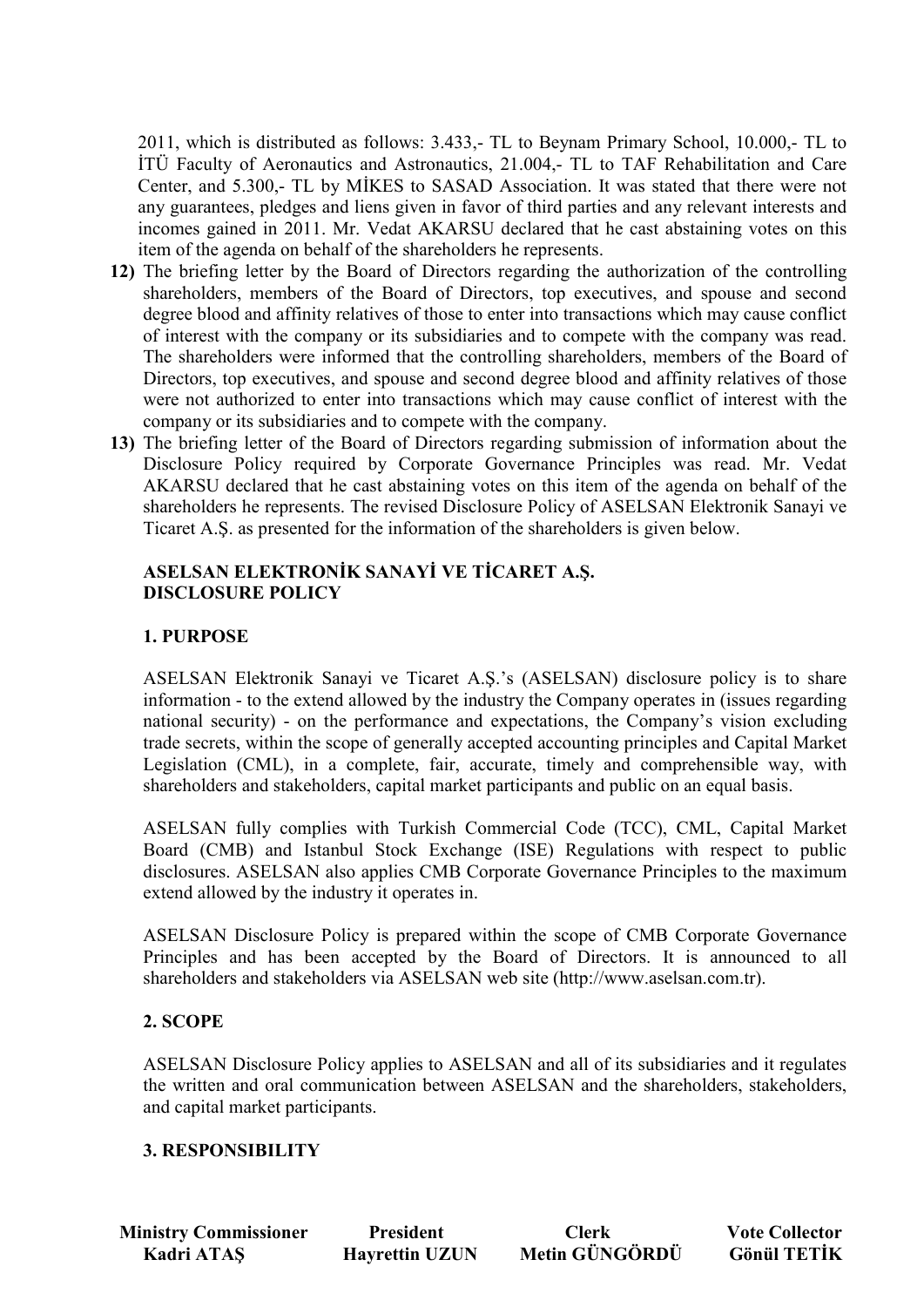The Board of Directors is responsible for preparing, enforcing, supervising and developing the ASELSAN Disclosure Policy. Corporate Governance Committee informs the Board of Directors and Investor Relations and Subsidiaries Unit about the Disclosure Policy and gives suggestions.

## **4. METHODS AND MEANS OF PUBLIC DISCLOSURE**

ASELSAN's methods and tools of public disclosure policy, also complying with the CML and TCC are as follows;

- a) Material information disclosures, which are being sent to ISE via Public Disclosure Platform (KAP)
- b) Financial statements and footnotes, audit reports and proof declarations which are periodically sent to ISE via KAP.
- c) Annual reports
- d) Corporate web site (www.aselsan.com.tr)
- e) Declarations and announcements made via Turkish Trade Registry Newspaper and daily newspapers
- f) Press releases via printed and visual media tools
- g) Analyst meetings and interviews made face to face or via tele-conferences with Capital Market Participants
- h) Communication mediums like phone, e-mail, fax etc.

### **Authorized Individuals to Make Public Announcements**

Excluding the written disclosures mentioned above, authorized individuals and their authorization level to make public announcements are determined with respect to information to be announced. Any question or disclosure related to ASELSAN are answered by:

Chairman and Members of the Board of Directors Members of the Board of Auditors Chief Executive Officer (CEO) Vice Presidents Secretary General

in a written or oral way. Employees other than those stated above are not authorized to reply to written or oral information requests given by capital market participants. Such information requests are forwarded to Investor Relations and Subsidiaries Unit.

### **Public Disclosure of Material Circumstances**

Public disclosures of material circumstances are prepared by the Investor Relations and Affiliates Unit upon the advice of the related departments under the coordination of the CFO. They are sent by the authorized electronic signatures of the two of the CEO and/or Vice Presidents to ISE and published on ASELSAN web page. The material circumstances are prepared on time, accurately, having comprehensible expressions not leading to misleading comments to be helpful to the persons and organizations that will benefit from that disclosure.

| <b>Ministry Commissioner</b> | <b>President</b>      | <b>Clerk</b>   | <b>Vote Collector</b> |
|------------------------------|-----------------------|----------------|-----------------------|
| Kadri ATAŞ                   | <b>Hayrettin UZUN</b> | Metin GÜNGÖRDÜ | <b>Gönül TETİK</b>    |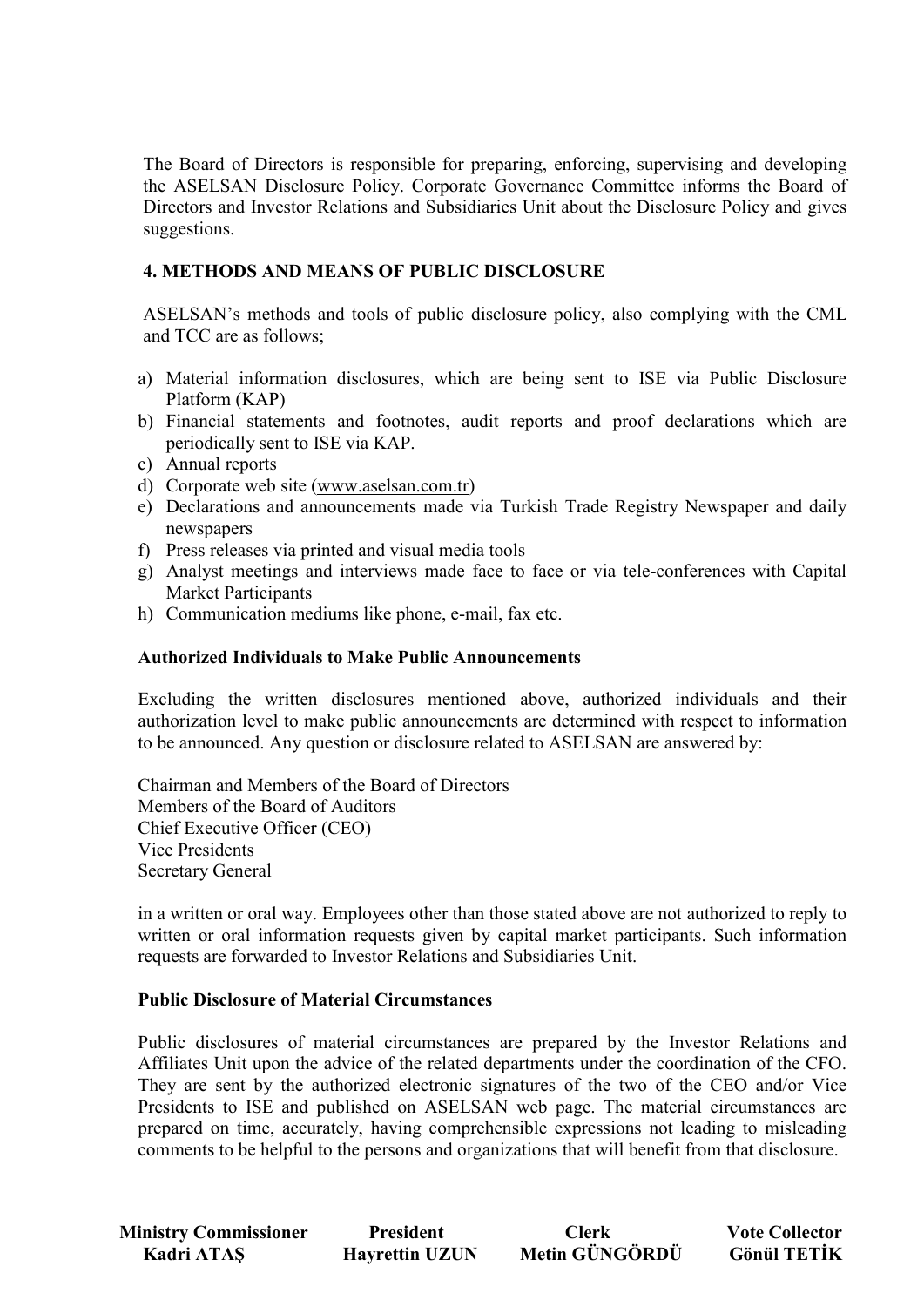In case any ASELSAN employee detects disclosure of important and special information that has not disclosed before, he/she immediately reports this situation to Investor Relations and Affiliates Unit. Then a public disclosure of this very material circumstance is prepared in accordance with CML and sent to ISE via KAP.

### **Public Disclosure of Financial Statements**

The quarterly financial statements of ASELSAN are prepared within the scope of CML and comply with International Financial Reporting Standards (IFRS); they are audited independently and submitted to the approval of the Board of Directors after the Audit Committee. Then they are disclosed to public by submission to ISE via KAP with a Statement of Responsibility as affirmed by the authorized persons.

Quarterly and yearly financial statements of previous periods are available on ASELSAN web page.

## **Corporate Web Site**

ASELSAN web site contains up to date information set by CMB Corporate Governance Principles. All disclosures of ASELSAN (past and current) can be easily accessed through the web page.

The information available on ASELSAN web page does not represent the announcement and material event disclosures regarding CML. All disclosures of ASELSAN can be accessed through the web page. All precautions are taken for the security of ASELSAN web page.

The announcements for General Assembly meetings and their agendas and other information, documents and reports and means of participating in General Assembly meetings are clearly available on the web page. Activities for the development of ASELSAN web page are kept running.

### **General Assembly Meetings**

Starting on the invitation date of the General Assembly Meeting, financial statements and reports, including the Annual Report, the proposal for dividend distribution, supplementary documents pertaining to the agenda, the current Articles of Association, the text of amendments, if any, to the Articles of Association are all made available to shareholders at ASELSAN Headquarters and ASELSAN web site for the convenience and open review of shareholders. The company drafts a clear agenda of the General Assembly Meeting to avoid any misunderstandings.

During General Assembly meetings, the Annual Report, which was previously conveyed to shareholders, is presented. A brief presentation about ASELSAN's annual activities is made to the participants by the Chairman or by a member of Board of Directors. Questions from participants are answered.

### **The Annual Report**

**Ministry Commissioner** President Clerk Vote Collector<br> **Exadri ATAS** Havrettin UZUN Metin GÜNGÖRDÜ Gönül TETİK **Kadri ATAS Hayrettin UZUN**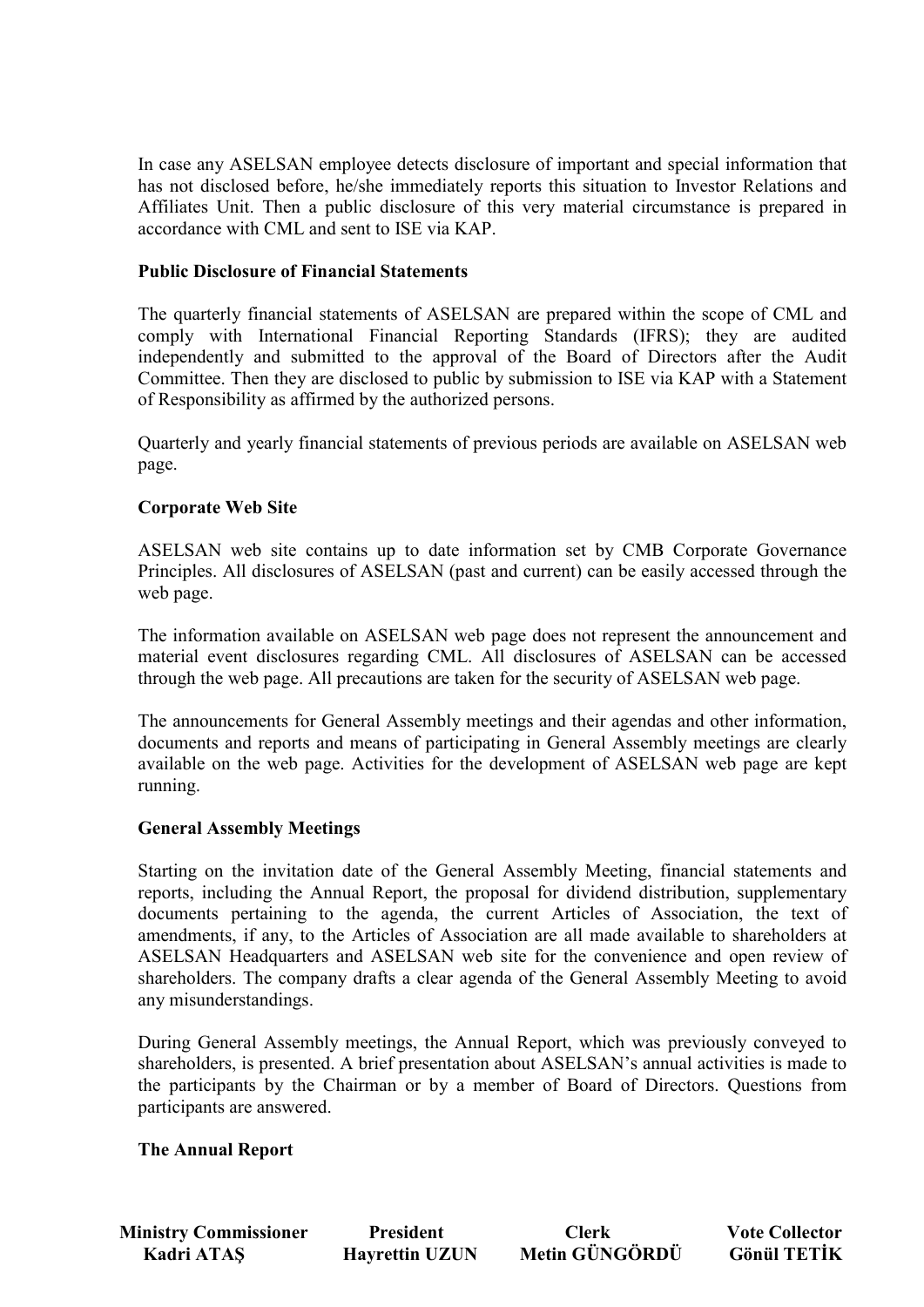The Annual Report is prepared according to international standards, CML and CMB Corporate Governance Principles. Upon the approval of the Annual Report by the Board of Directors, it is presented to shareholders and published in the Company web site. The Annual Report is sent to shareholders and stakeholders upon request. It can always be obtained from the Investor Relations and Affiliates Unit.

## **Announcements and Notifications Made via Turkish Trade Registry Newspaper and Daily Newspapers**

As per the CMB Regulations, TCC and ASELSAN Articles of Association, all disclosures related to the General Assembly, amendments in the Articles of Association, capital increases and dividend distribution are published through both the Turkish Trade Registry Newspaper and daily newspapers.

## **Disclosures to the Media**

Press Meetings on any topic and/or announcement through Press Releases are subject to the instructions of the CEO. Turkish Armed Forces Foundation is informed and approval of the Board of Directors is taken at important situations.

The Press Meeting to be organized and/or the Press Release is announced to the media institutions by the Public Relations Department.

The Press Release is also coordinated with CFO to see if the content complies with the CMB Communiqué on Principles Governing Public Disclosure of Material Circumstances. Upon the approval of the content of the Press Release by the CFO, the Release is presented for CEO approval. The approved Press Release is sent to media institutions by the Public Relations Department.

## **5. DETERMINATION OF THE PEOPLE WITH ADMINISTRATIVE RESPONSIBILITY AND FORMATION OF THE LIST OF PEOPLE WHO HAVE ACCESS TO INSIDER INFORMATION**

The persons with administrative responsibility are members of the management and auditing units and other persons, who directly or indirectly access the insider information regularly, and the persons who are closely related with them. The managers those affiliates of ASELSAN that have a share in the consolidated results of the Company are also considered among people who have access to insider information.

People in the list of those who have access to insider information are informed by Investor Relations and Affiliates Unit regarding their being on the list for the protection of the insider information, for the assurance of their compliance with the privacy rules and the Silent Period. ASELSAN signs a confidentiality agreement with the institutions which need the insider information while performing their duties or use the information in the name and on account of the Company and from which it receives services such as consultancy or translation and puts these institutions under the liability to keep the information confidential.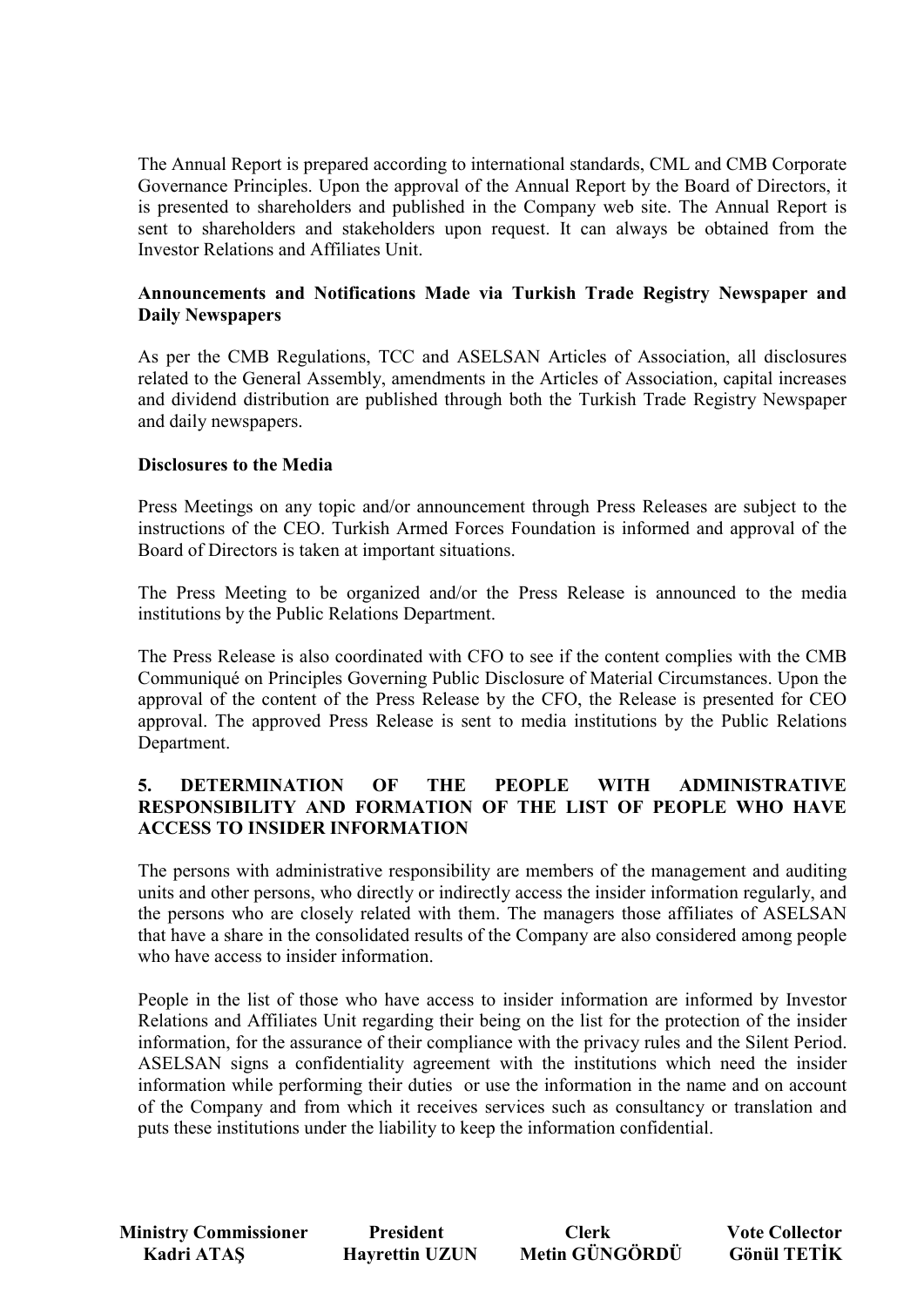The list of people who have access to insider information are electronically recorded in Central Registry Agency. The printed list is kept at the Company.

## **6. DEFERRING PUBLIC DISCLOSURE OF THE INSIDER INFORMATION**

Insider information is the kind of information not yet revealed to the public, which may affect the value of the capital market instrument and influence the investors' investment decisions.

In order to prevent any negative influence to the legal rights or interest of ASELSAN, the decision for the deferment of public disclosure of the insider information is taken by the Board of Directors and/or CEO. During the deferment period, the persons, who have access to this insider information, are responsible for protecting it. The precautions to protect insider information are taken by CEO. The public disclosure is made as soon as the reasons for deferment disappear.

## **7. PRECAUTIONS TO PROTECT INSIDER INFORMATION UNTIL PUBLIC ANNOUNCEMENT**

ASELSAN places great importance on its employees' obedience of the rules for the use of insider information. The employees are informed about regulations and directives about the protection of insider information through "ASELSAN Ethical Principles and Code of Conduct" and security briefings.

ASELSAN employees protect any kind of information acquired during the course of employment that can be regarded as commercial secret. All employees are required to protect such information during and after their employment with the company. They do not use such information directly or indirectly. Employees at ASELSAN are prohibited from engaging in activities that would generate commercial gains from trading shares of ASELSAN based on insider information obtained during the course of their employment.

## **8. COMMUNICATION WITH CAPITAL MARKET PARTICIPANTS**

In ASELSAN, Investor Relations and Affiliates Unit has been formed in order to manage and conduct the relations with both present and potential investors regularly, to respond to the questions of investors as effectively as possible, to carry out initiatives aimed at enhancing and increasing corporate value.

Interviews with capital market participants are part of the development of investor relations program. However, ASELSAN will not reveal new information, will not update current information and will not announce any undisclosed insider information that may affect ASELSAN share price and investor decisions.

Reports and presentations for informative meetings or press releases are published via ASELSAN web site especially for the access of small investors. Such web site sharing is disclosed publicly.

### **9. PROCEDURES REGARDING THE NEWS IN MEDIA**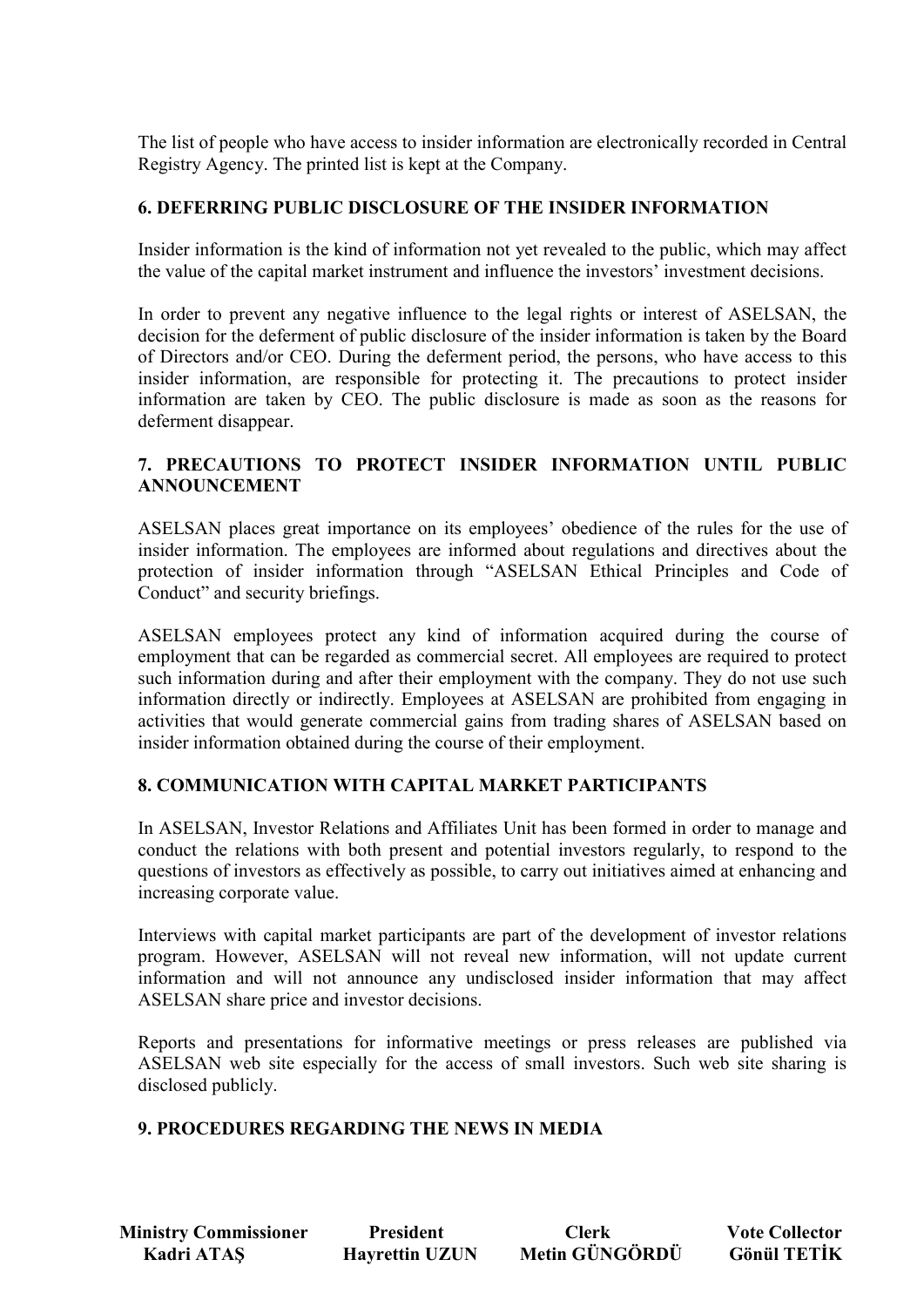## **Tracking Mechanism**

The news flow through internet, press and mass media is monitored with the contracted media agency. Besides ASELSAN is the subscriber to other data vendors and concerned news are being monitored via that channel as well. If the content of the news is considered as a requirement for a regulatory disclosure by the office of the CEO, such disclosure is made.

## **Market Rumors**

ASELSAN, as a principle, does not comment on market rumors about itself. The Company may, however, respond to rumors in certain circumstances including upon request by CMB and/or ISE or if ASELSAN management decides that such response is necessary and appropriate.

## **10. FORWARD LOOKING STATEMENTS**

Within the framework of ASELSAN Disclosure Policy, ASELSAN may make forward looking statements. Such statements can only be made by authorized individuals to make public announcements upon the approval of the Board of Directors and/or CEO.

## **11. ANALYST REPORTS**

ASELSAN regards analyst reports as proprietary information belonging to the analyst's firm and does not publish such reports on the Company's website. ASELSAN does not confirm, endorse, adopt or disseminate analysts' reports. However, in certain limited circumstances, upon request, the Company may review specific factual assertions that an analyst intends to include in a report for the factual accuracy of historical information that is already publicly available.

## **12. SILENT PERIOD**

Before the disclosure of the periodical results, ASELSAN implements a practice called "Silent Period" when the persons who have access to insider information abstain from sharing such information with the public. The Silent Period starts at the end of the related period and ends when these results are disclosed. During this period, the Company does not comment on undisclosed financial statements, does not negotiate about them and does not answer any questions regarding such statements within the frame of confidentiality principle.

### **13. ENFORCEMENT**

Herein this Disclosure Policy entered into force upon submission of the related decision of ASELSAN Board of Directors to the information of the General Assembly on 30th of March 2012. In the event that there is a need for amendment in the Disclosure Policy, it is submitted for the information of the General Assembly upon receiving the approval of ASELSAN Board of Directors and is announced publicly.

**Ministry Commissioner** President Clerk Vote Collector<br> **Exadri ATAS** Havrettin UZUN Metin GÜNGÖRDÜ Gönül TETİK Kadri ATAŞ **Hayrettin UZUN** Metin GÜNGÖRDÜ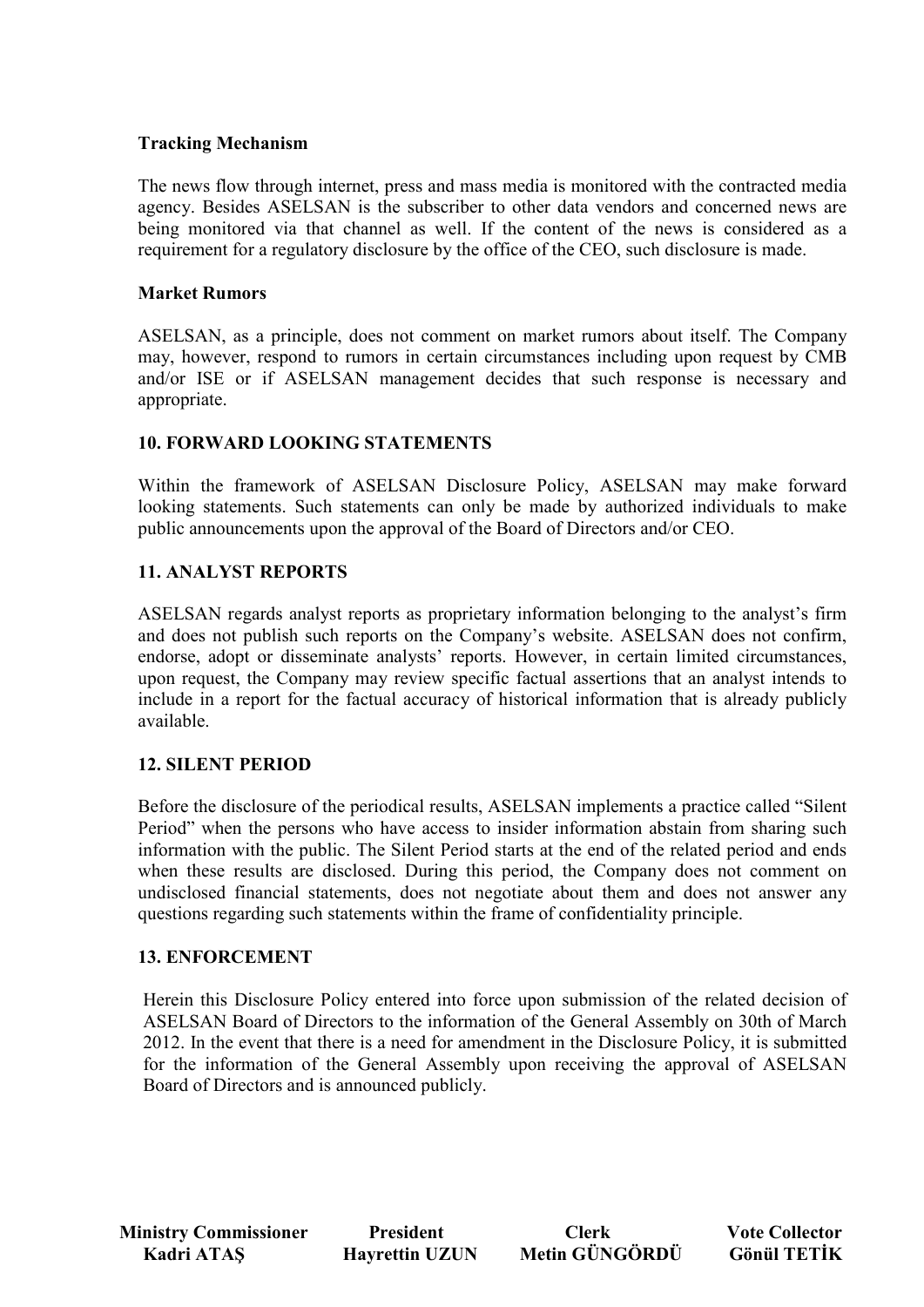**14)** The briefing letter by the Board of Directors regarding with the Remuneration Policy of members of the Board of Directors and top executives was read. Ms. Berna ÖZER, the Citibank representative and Mr. Vedat AKARSU declared that they cast abstaining votes on this item of the agenda on behalf of the shareholders they represent. The Remuneration Policy as presented for the information of the shareholders is given below.

# **ASELSAN ELEKTRONİK SANAYİ VE TİCARET A.S.**

# **REMUNERATION POLICY FOR THE MEMBERS OF THE BOARD OF**

## **DIRECTORS AND TOP EXECUTIVES**

In order to promote the retention of highly committed and motivated talents who have the required competencies for realizing the strategies arising in line with ASELSAN's vision and mission, ASELSAN Remuneration Policy has adopted the principle of maintaining and revising, in accordance with current needs, a compensation structure which is,

- $\triangleright$  based on the "equal pay for equal work" principle,
- $\triangleright$  based on the added value created for ASELSAN,
- $\triangleright$  fair,
- $\triangleright$  objective,
- $\triangleright$  manageable and understood by employees,
- $\triangleright$  respecting inter-company balances,
- $\triangleright$  competitive with domestic and foreign markets,
- $\triangleright$  improved by taking into account the economic situation of the country and sectoral trends,

in line with the above mentioned Remuneration Policy of ASELSAN Inc., the remuneration principles of Board of Directors and Top Executives are given below.

### **Remuneration Principles for the Members of the Board of Directors**

A fixed salary is determined every year at annual General Assembly Meeting, which will be valid for all members of the Board of Directors.

### **Remuneration Principles for Top Executives**

Salaries of Top Executives are determined in accordance with Remuneration Policy of ASELSAN Inc., in line with international standards and legal obligations.

In addition to these, individual performance bonuses may be granted to the Senior Managers as well as to all our employees in case the financial and operational objectives defined at the beginning of the year are achieved. However, such performance bonuses apply only to the respective year for the purpose of rewarding the performance shown in the relevant year and do not constitute an additional payment adhered to the base salary.

**15)** The proposal submitted by the representative of the Turkish Armed Forces Foundation on the remuneration to be paid to the members of the Board of Directors, executive members of the Board of Directors and members of the Board of Auditors was read. As a result of voting, it was resolved by majority that each member of the Board of Directors, executive members of the Board of Directors and Board of Auditors be paid a monthly salary of net 2.000,-TL (twothousand TL), to be effective from April 2012 until the ordinary General Assembly Meeting of 2013 that is to be convened to discuss the operations of 2012 activities. Ms. Berna